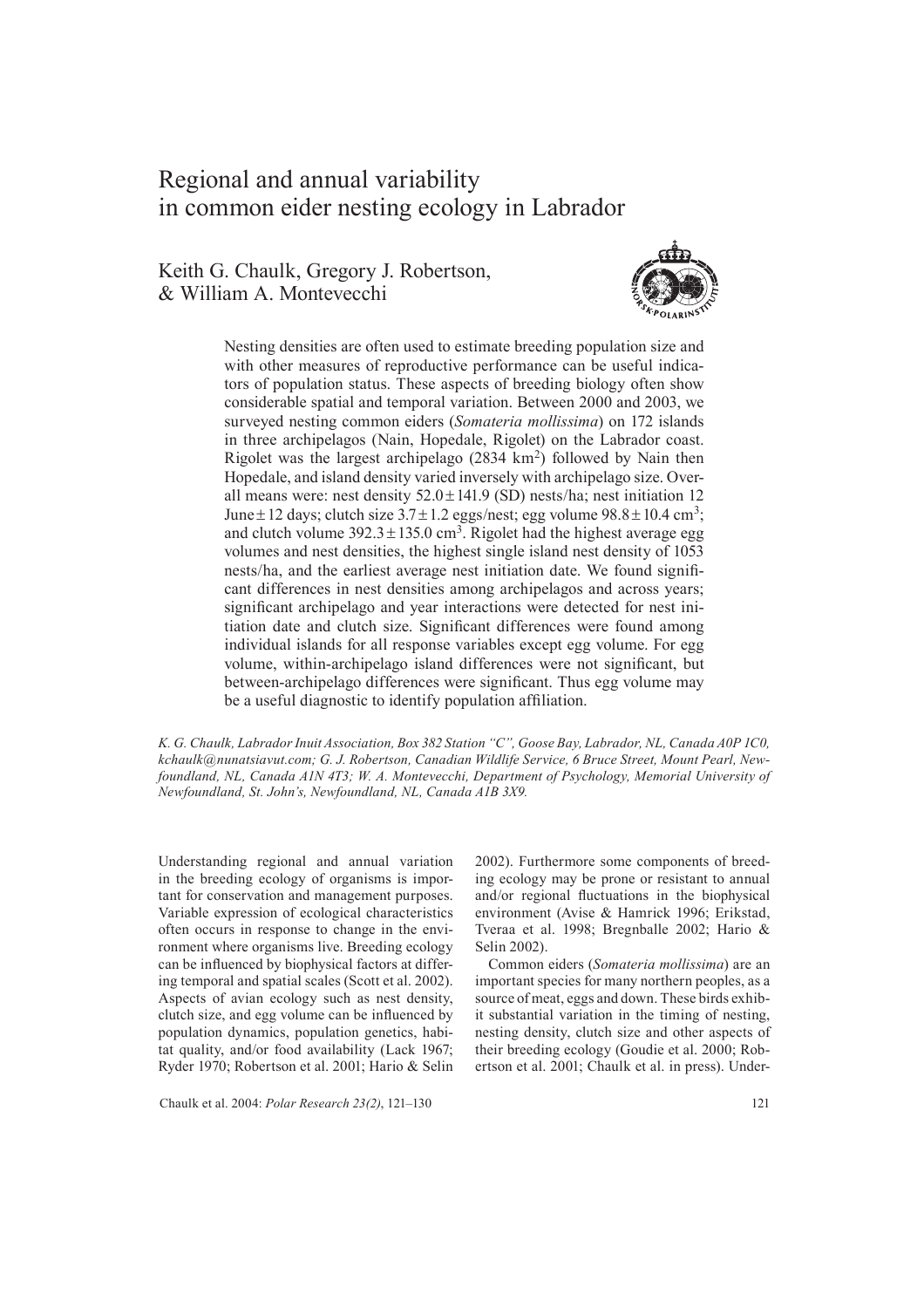standing patterns of annual and regional variation in eider breeding performance can be very important for management and conservation purposes. Early nest initiation dates and large clutch sizes are generally indicative of favourable breeding conditions, while nesting densities are often used to estimate breeding population size. Unfortunately most eider research is limited in spatial and/or temporal scope, and the rare papers that contain multi-year and/or multi-site comparisons, are generally from temperate climes in northern Europe (Milne 1974; Swennen 1983; Coulson 1984, 1999; Hario Selin 1988; Bregnballe 2002; Hanssen et al. 2003).

The goal of this paper was to examine annual and regional variation of common eider nesting ecology at three distinct sites on the mid-Labrador coast, a subarctic region, over a four-year period (2000 to 2003). In this paper, we investigate nest density, nest initiation, clutch size, egg and clutch volume. In general we expected both regional and annual variation in most nesting characters, as these traits have been shown to vary in eiders. Of greater interest was whether annual patterns of variation were maintained across regions, or whether traits varied independently within regions across the years.

## Study area

Archipelagos near the communities of Nain, Hopedale and Rigolet were surveyed from 2000 to 2003 (Fig. 1). The extent of each archipelago was determined by calculating a minimum convex polygon (Mohr 1947) containing all islands that were completely searched. The total geographic area of the three archipelagos was estimated to be  $4785 \text{ km}^2$ , and contained approximately of 1600 islands (Table 1). The archipelago adjacent to Rigolet covered the largest geographic area while the archipelago adjacent to Hopedale was the smallest (Table 1). Overall the average size of islands within the three archipelagos was 30.1 ha $\pm$ 288.8 (1 SD); on average the largest islands were found in the Rigolet archipelago (Table 1). The greatest island density occurred in the Hopedale archipelago  $(0.90 \text{ islands/km}^2)$  fol-

*Table 1.* Location, island characteristics, sampling intensity and sampling dates of archipelagos in Labrador where data were collected on nesting ecology of common eiders (*Somateria mollissima*), 2000–2003.

| Nain                             | Hopedale                     | Rigolet        | All               |  |
|----------------------------------|------------------------------|----------------|-------------------|--|
|                                  |                              |                |                   |  |
| 56.36                            | 55.33                        | 54.18          |                   |  |
| 61.06                            | 59.81                        | 57.41          |                   |  |
| 1151                             | 800                          | 2834<br>4785   |                   |  |
| Study area perimeter (km)<br>145 | 128                          | 278<br>551     |                   |  |
| 497                              | 720                          | 335            | 1552              |  |
| 0.43                             | 0.90                         | 0.12           | 0.32              |  |
|                                  |                              |                |                   |  |
| $33 \pm 318$                     | $20 \pm 194$<br>$47 \pm 394$ |                | $30 + 289$        |  |
| $0.01 - 6903$                    | $0.02 - 3875$                | $0.02 - 5204$  | $0.01 - 6903$     |  |
|                                  |                              |                |                   |  |
| $1.3 \pm 1.5$                    | $1.6 \pm 2.6$                | $4.1 \pm 10.2$ | $2.3 \pm 6.0$     |  |
|                                  |                              |                |                   |  |
| 13                               | 33                           | 17             | 63                |  |
| 11                               | 19                           | 15             | 45                |  |
| 10                               | 14                           | 12             | 36                |  |
| 8                                | 13                           | 7              | 28                |  |
| $3 - 9$ July                     | 28-30 June                   | $20 - 26$ June | 20 June - 9 July  |  |
| 5 - 19 July                      | $4 - 17$ July                | 18-27 June     | 18 June - 19 July |  |
| $13 - 22$ July                   | $3 - 17$ July                | 17-22 June     | 17 June - 22 July |  |
| 11 - 13 July                     | $3 - 7$ July                 | 14-20 June     | 14 June - 13 July |  |
|                                  |                              |                |                   |  |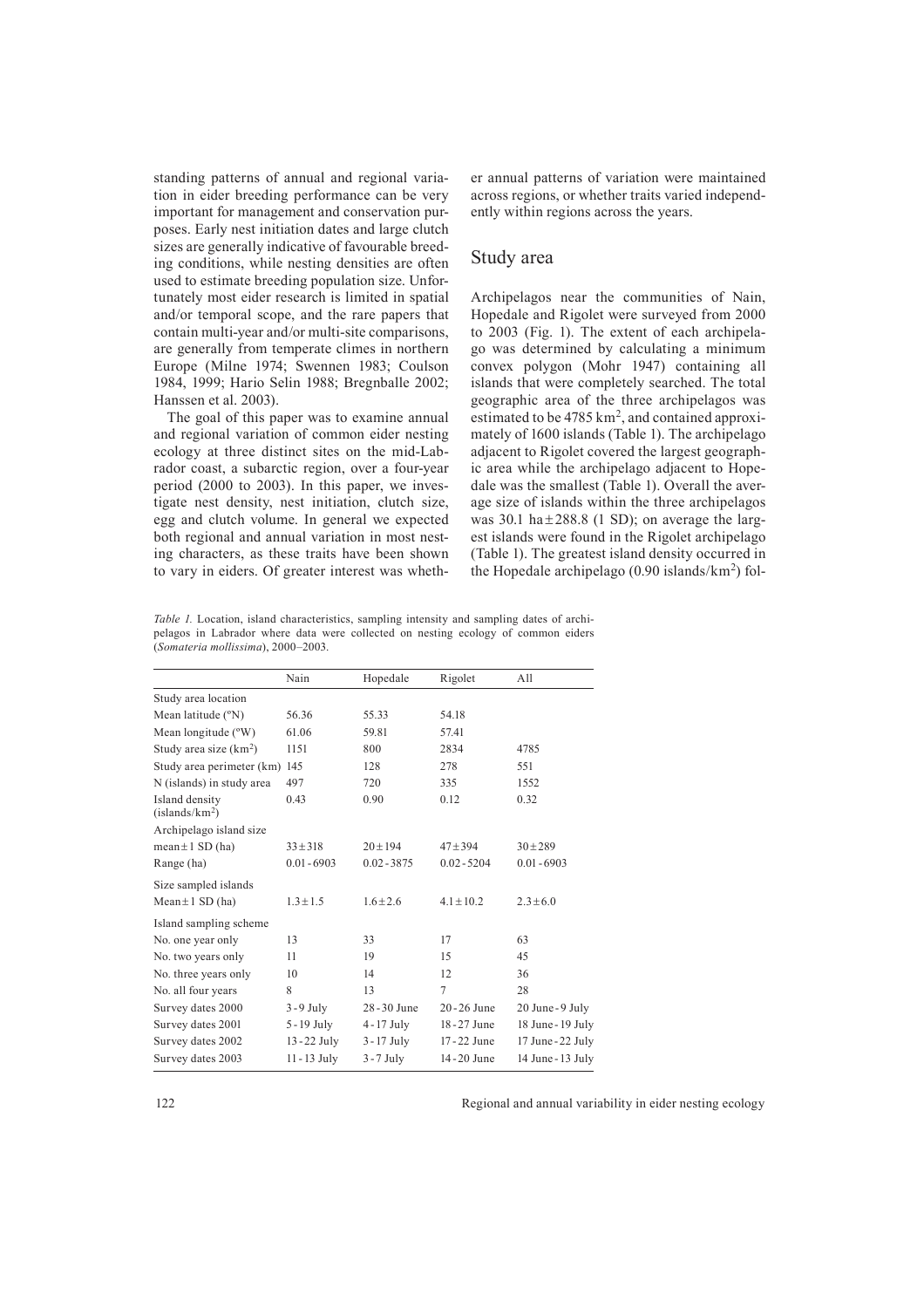

lowed by Nain then Rigolet (Table 1).

All archipelagos shared similar environmental characteristics such as a northern maritime climate, vegetation composed primarily of mosses, lichens, forbes, grasses, and sedges. The archipelagos were typically comprised of barren islands with sparse vegetation and very limited nesting cover. Islands in the Rigolet area had denser and taller ground vegetation, and on some islands woodier cover, including stunted black spruce (*Picea mariana*). All three archipelagos are classified as coastal barrens (Lopoukhine et al. 1978), are considered to have a High Boreal ecoclimate (Meades 1990) and a Low Arctic oceanographic regime (Nettleship & Evans 1985). On the central and northern Labrador coast the concept of discrete archipelagos is somewhat misleading, as the island complex along this coast is for the most part continuous. The island complexes, hereafter referred to as archipelagos, selected for study were typical of this portion of the Labrador coast.

## Methods

From 2000 to 2003 we surveyed three archipelagos (Nain, Hopedale, Rigolet) for nesting

Chaulk et al. 2004: *Polar Research 23(2)*, 121–130 123

eiders. Islands were selected for study on the basis of random sampling. In all cases we limited our searches to islands that were estimated to be smaller than 30 ha. Analysis of the spatial distribution of our data set show that our samples were spatially random within the subset of islands that were less than 30 ha within each archipelago (K. G. Chaulk unpublished data). Ground surveys were conducted using standard search methods employed by the Canadian Wildlife Service (Nettleship 1980) and other researchers (Falardeau et al. 2003; Merkel 2004; Chaulk et al. in press); these consisted of two to four people walking linearly over the islands searching for signs of eider nesting. Islands in the three archipelagos were for the most part barren with limited nest-cover; hens and unattended nests were easily detected. Archipelagos were searched at approximately the same time each of the four years (Table 1). For the most part the senior author conducted all surveys, the exception being Nain and Hopedale in 2001 and 2002, where the senior author initiated the surveys but the field crew completed them.

For each common eider nest observed, information was recorded on apparent clutch size, nest age, and nest status. Nests were classed as follows: incubating – current season nest containing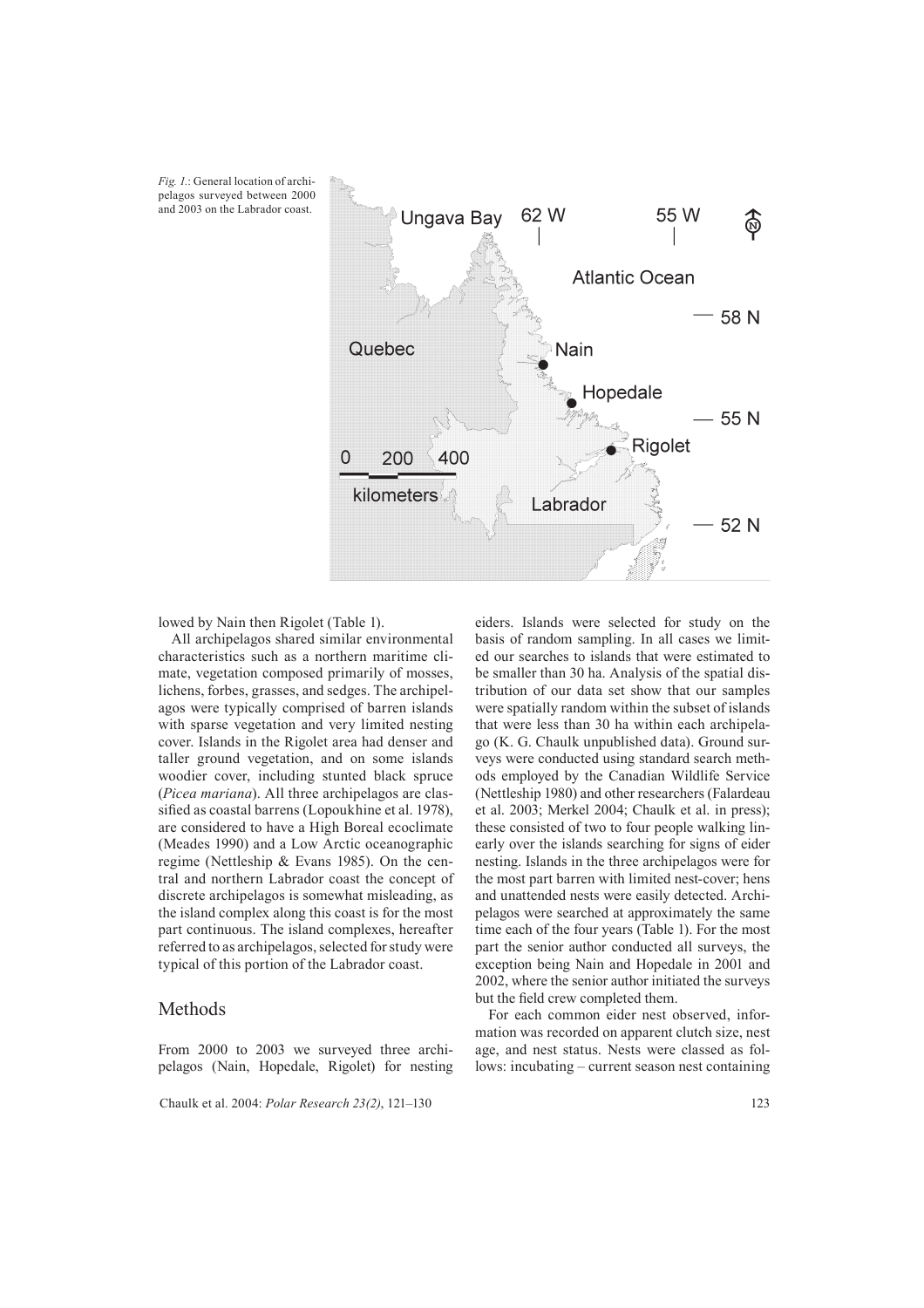eggs; hatching – at least one chick was breaking its shell; hatched – at least one chick was completely out of its shell; depredated – broken and bloody eggs were present in or immediately adjacent to the nest; and unknown – nest was in disrepair with no eggs or signs of depredation.

The incubation period was assumed to be 24 to 26 days (Goudie et al. 2000), with incubation generally commencing after the laying of the penultimate egg (Hanssen et al. 2002). Candling was used to age the eggs (Weller 1956) and to calculate nest initiation we added the number of eggs to the egg age and we subtracted this number plus one from the survey date. Nests with more than six eggs were not aged. Apparent clutch sizes were calculated using nests classified as incubating; nests with more than six eggs are generally considered dump nests produced by two or more females (Swennen 1983; Robertson 1995) and were omitted from the analysis. Due to lack of data, nest initiation dates were not calculated for the 2001 breeding year.

With respect to egg size measurements we randomly selected a subset of previously surveyed islands, and on these we randomly selected nests and eggs for further investigation. Each randomly selected egg was then measured using Vernier calipers: egg length was measured from pole to pole, and width was measured at the widest part of the egg; all measurements were recorded in mm. Egg volume was calculated based on the formula presented by Guild (1974) and Robertson et al. (2001); clutch volume was estimated only for nests for which we had data on egg volume and clutch size. Clutch volume was estimated as clutch size multiplied by the estimated egg volume for a given nest.

Island nest densities were calculated using islands that were completely searched. Island sizes were derived from digital 1:50000 base maps for the Labrador coast. Geodetic coordinates are reported as latitude and longitude, decimal degrees, North American Datum 1983. Nest density, nest initiation, and clutch size were analysed using a general linear model, with the year, archipelago and its interaction as fixed factors. Island, nested within archipelago, was also included as a random factor to control for multiple measurements of islands across years. Egg volumes and clutch volumes were analysed with one-way ANOVA, with archipelago as a fixed factor and island, nested within archipelago, as a random factor. Critical alpha was set at 0.05 for all tests, which were all two-tailed.

## Results

We sampled 172 islands in the three archipelagos with the greatest island sampling effort expended in Hopedale (Table 1). The average size of sampled islands was  $2.3 \pm 6.0$  ha (Table 1). On the islands that were completely searched we counted 10 962 eider nests and these contained 35 401 eggs. Overall, on average there were 52 nests/ha or 172 eggs/ha (Table 2). The highest nest counts were observed in Rigolet; one island had 654 nests, and another island, 0.18 ha in size, had the equivalent of 1053 nests/ha. For island nest-density both archipelago and year were significant factors, although they did not show statistically significant interaction (Table 3). There appeared to be greater between-archipelago variation than between-year variation in nest density (Fig. 2).

The overall average nest initiation date was 12 June, the earliest average nest initiation dates occurred in the south at Rigolet (3 June) and the latest in the north at Nain (23 June) (Fig. 3). However, we detected a significant interaction between archipelago and year for nest initiation date (Table 3, Fig. 4). The overall average clutch size was  $3.7 \pm 1.2$  eggs/nest (Table 2). The largest average clutch size was observed in Hopedale at  $3.8 \pm 1.2$  eggs, followed by Rigolet at  $3.7 \pm 1.2$  eggs, and Nain at  $3.6 \pm 1.2$  eggs; howev-

Table 2. Mean (  $\pm$  1 SD) and ranges of nesting traits of common eiders breeding in Labrador. 2000–2003.

|                               | Period          | N   | Mean                                          |
|-------------------------------|-----------------|-----|-----------------------------------------------|
| Nest density (nests/ha)       | $2000 - 03$     | 331 | $52.0 \pm 141.9$ (range = 0 - 1053)           |
| Nest initiation               | 2000, 02-03 272 |     | 12 June $\pm$ 12 d (range = 21 May to 9 July) |
| Clutch size                   | $2000 - 03$     |     | 10 137 $3.7 \pm 1.2$ (range = 0-6)            |
| Egg volume $\text{(cm}^3)$    | 2003            | 415 | $98.8 \pm 10.4$ (range = 61.0 - 160.0)        |
| Clutch volume $\text{(cm}^3)$ | 2003            | 415 | $392.3 \pm 135$ (range = 77.2 - 1008.4)       |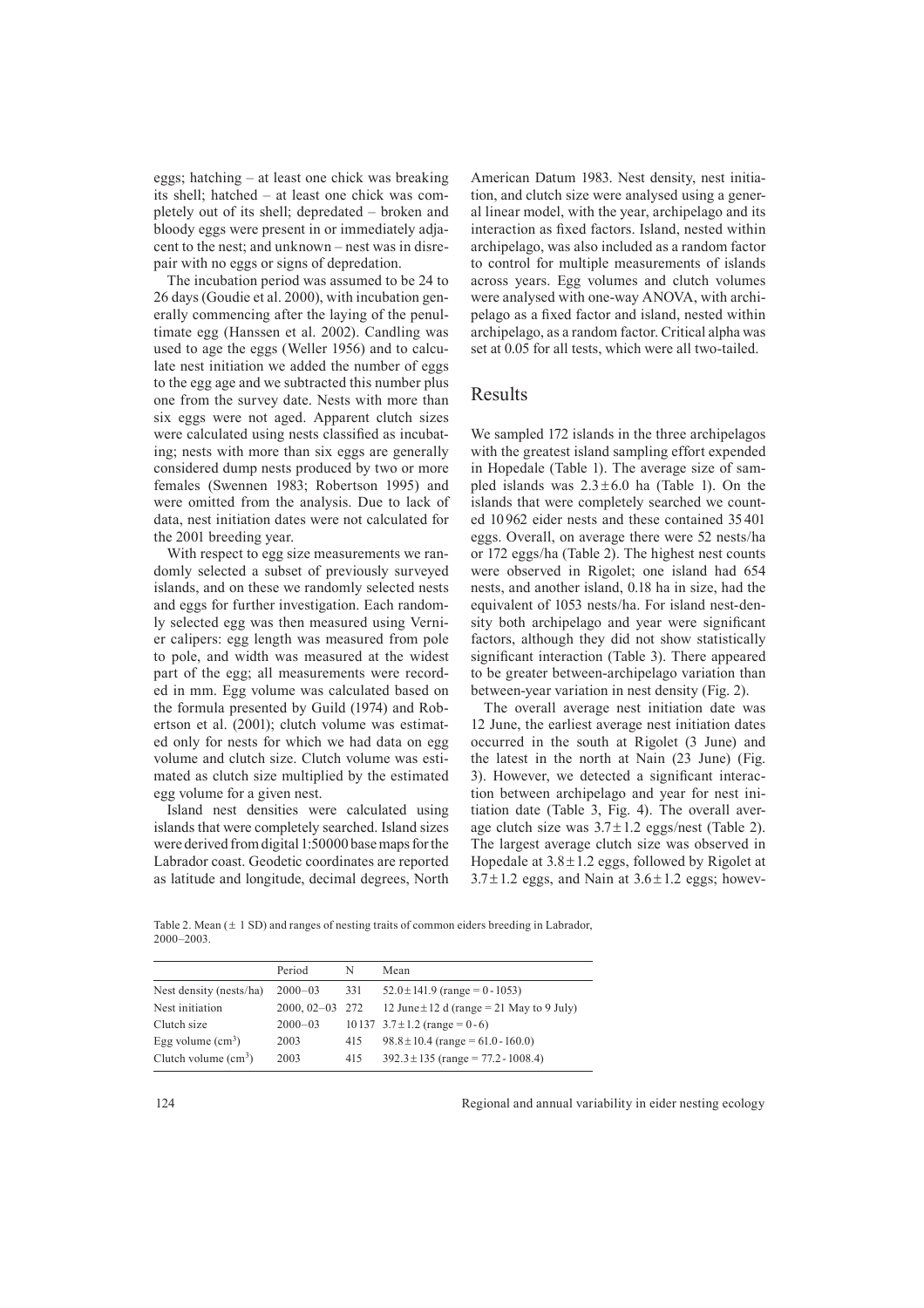

Chaulk et al. 2004: *Polar Research 23(2)*, 121–130 125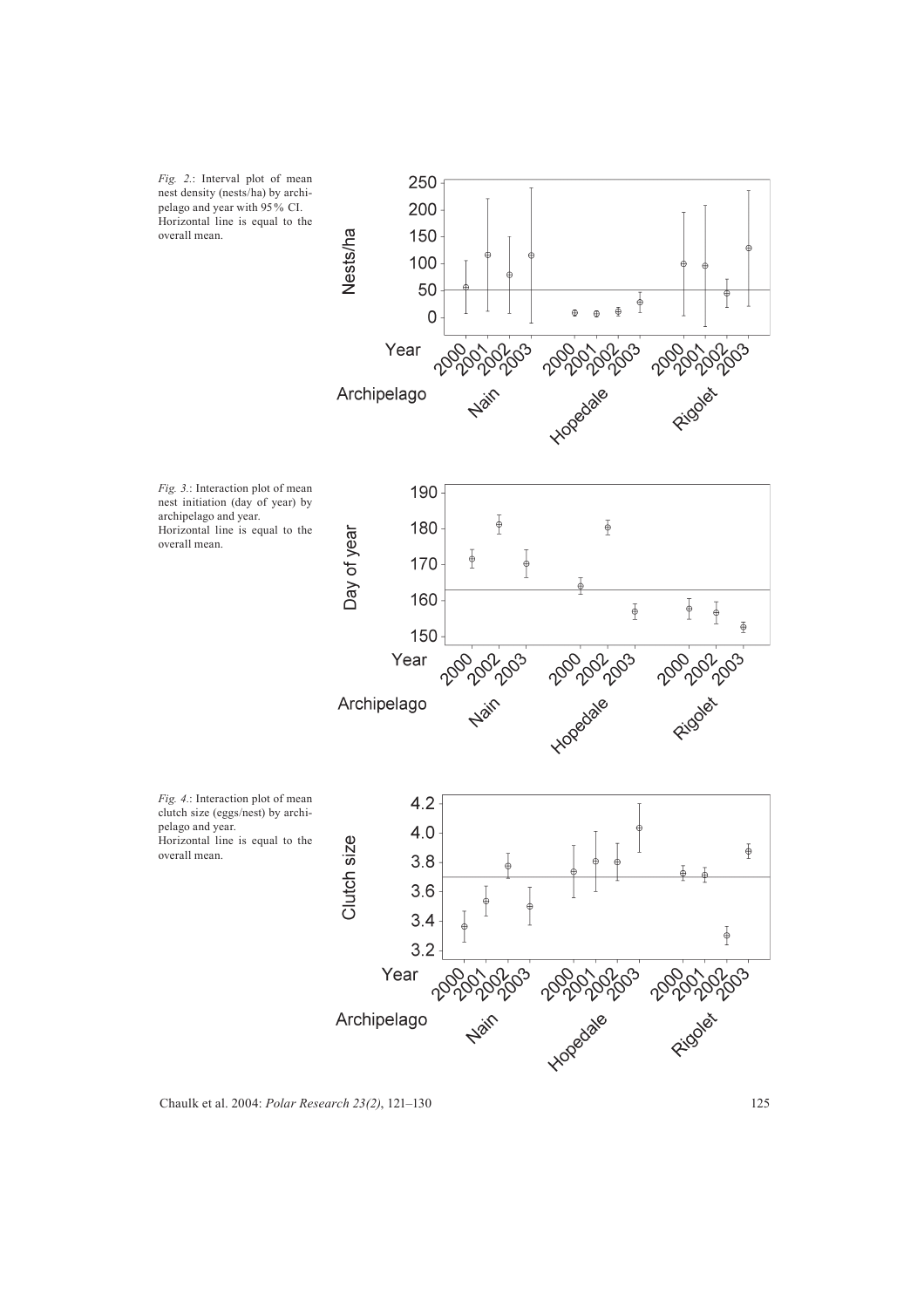er, we detected a significant interaction between archipelago and year for clutch size (Table 3, Fig. 4). Egg volume varied significantly among archipelagoes but not across individual islands (Table 3). The largest egg volume was observed in Rigolet and the smallest in Nain (Fig. 5). The largest clutch volume was observed in Hopedale (Table 2, Fig. 5) although the differences among archipelagos were not significant (Table 3).

## Discussion

The highest nest density that we observed occurred in Rigolet (1053 nest/ha). This observation was made on a small island approximately 0.18 ha, and is high relative to nest densities reported elsewhere. For example, *S*. *m*. *borealis* typically nest at low nest densities (0.8 to 4.5 nests/ha; Cooch 1986), though there are some exceptions, such as East Bay, Southampton Island (Abraham & Finney 1986). Nest densities for *S*. *m*. *dresseri* in the St. Lawrence River averaged 3 nests/ha, but reached as high as 741.5 nests/ha (Chapdelaine et al. 1986). Nesting densities are probably influenced by numerous interacting local factors, including—but not limited to—available nesting islands and brood rearing areas, predators, disturbance, and overall population size.

Previously, we also observed significant differences in nest densities among archipelagos across a larger geographic range in Labrador, but were not able to examine annual variation (Chaulk et al. in press). The present analysis suggests that annual variation is important, and suggests increasing nest densities over the 2000–2003 study period.

#### *Nest initiation*

Spring ice break-up was late in both the Hopedale and Nain archipelagos during 2002. We found a significant interaction between archipelago and year with respect to nest initiation date, with Rigolet in the south showing relatively consistent timing, and the two northern archipelagos showing greater annual variation.

Earlier, we documented that nest initiation dates in Labrador were positively related to lat-

*Table 3.* Summary of general linear model analysis by variable for nesting characteristics of common eiders breeding in Labrador, 2000–2003.

| Variable        | Model fit<br>$R^2$ -adjusted (%) | Factors                         | df             | F    | p           |
|-----------------|----------------------------------|---------------------------------|----------------|------|-------------|
| Nest density    | 90.3                             | Year                            | 3              | 4.2  | ${}_{0.01}$ |
|                 |                                  | Archipelago                     | $\overline{2}$ | 3.9  | 0.02        |
|                 |                                  | Year-archipelago<br>interaction | 6              | 1.1  | 0.36        |
|                 |                                  | Island nested in<br>archipelago | 165            | 17.9 | ${}_{0.01}$ |
| Nest initiation | 72.6                             | Year                            | $\overline{2}$ | 42.7 | ${}_{0.01}$ |
|                 |                                  | Archipelago                     | $\overline{2}$ | 62.1 | ${}_{0.01}$ |
|                 |                                  | Year-archipelago<br>interaction | $\overline{4}$ | 7.1  | ${}_{0.01}$ |
|                 |                                  | Island nested in<br>archipelago | 63             | 2.4  | ${}_{0.01}$ |
| Clutch size     | 6.6                              | Year                            | 3              | 3.5  | < 0.01      |
|                 |                                  | Archipelago                     | $\overline{2}$ | 9.4  | 0.01        |
|                 |                                  | Year-archipelago<br>interaction | 6              | 10.1 | ${}_{0.01}$ |
|                 |                                  | Island nested in<br>archipelago | 116            | 4.7  | ${}_{0.01}$ |
| Egg volume      | 6.1                              | Archipelago                     | 3              | 5.5  | ${}_{0.01}$ |
|                 |                                  | Island nested in<br>archipelago | 43             | 1.1  | 0.27        |
| Clutch volume   | 11.5                             | Archipelago                     | 3              | 0.8  | 0.44        |
|                 |                                  | Island nested in<br>archipelago | 43             | 2.0  | ${}_{0.01}$ |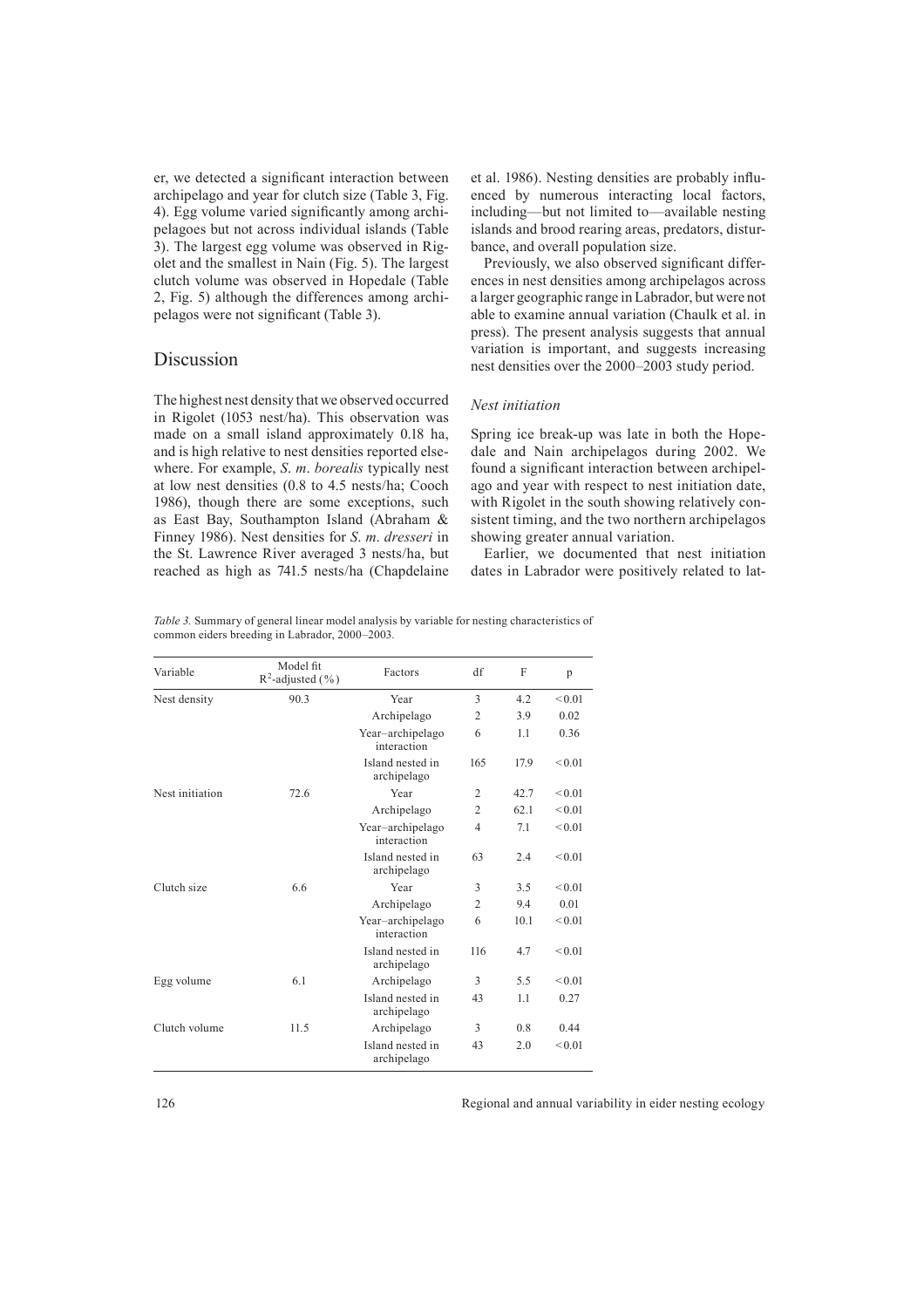*Fig. 5.*: Interval plot of mean egg and clutch volume (cm<sup>3</sup>) by archipelago with 95 % CI. Horizontal lines are equal to the overall means.



itude, but we were not able to test year effects (Chaulk et al. in press). This latitudinal pattern still holds over multiple years, but there can be substantial between-year variation in the timing of nest initiation. This highlights the importance of multi-year studies, especially for those aspects of breeding ecology that can be easily influenced by biophysical factors, such as sea ice break-up in the spring (Laurila & Hario 1988; Goudie et al. 2000). Given that we found an interaction between archipelago and year in nest initiation date, it is likely that nest initiation date is influenced by ice conditions at the local level. It is important to recognize that common eider nest initiation can be influenced by annual variation in the timing of spring break-up. This could mean that common eiders are a potentially good species for monitoring the effects of climate change in this region of North America, but our results show that more than one site would need to be monitored.

#### *Clutch size*

Clutch size is often used as a comparative measure between different populations (Lewis 1939; Milne 1974; Swennen 1983; Coulson 1984; Robertson et al. 2001; Bregnballe 2002; Chaulk et al. in press). Common eider clutch size is influenced by female body condition, food availability, disease, body parasites, severity of winter, timing of spring, predation and nest parasitism (Rohwer 1992, Erikstad, Bustnes et al. 1993).

Chaulk et al. 2004: *Polar Research 23(2)*, 121–130 127

Some researchers have suggested that average clutch size may increase during population growth (Hario & Selin 1988), whereas other have found no such trend (Swennen 2002).

Our analysis revealed a significant interaction of archipelago and year on clutch size, indicating that any annual patterns were not matched across regions. However, our model had a low  $R<sup>2</sup>$  value; therefore a significant amount of variability remains unexplained by either archipelago, year or their interaction. Interestingly, Bregnballe (2002) did find that clutch size varied across years in a similar way across five colonies in Denmark. At a larger spatial scale, Coulson (1999) found that clutch size varied independently across years between Scottish and Dutch colonies. Clearly, the geographic scale of the analysis appears to be important. Previously, we found significant archipelago differences in clutch size but this finding was based on analysis of one year of data (Chaulk et al. in press). Annual and regional variation in clutch size is not surprising. Our new findings suggest that average clutch size varies by archipelago and year at the scale of coastal Labrador, and we do not recommend the use of single measures (i.e., one archipelago and/ or year) of clutch size as a basis to assess population productivity. Instead long-term measurements over several archipelagos are needed for robust comparisons between different populations.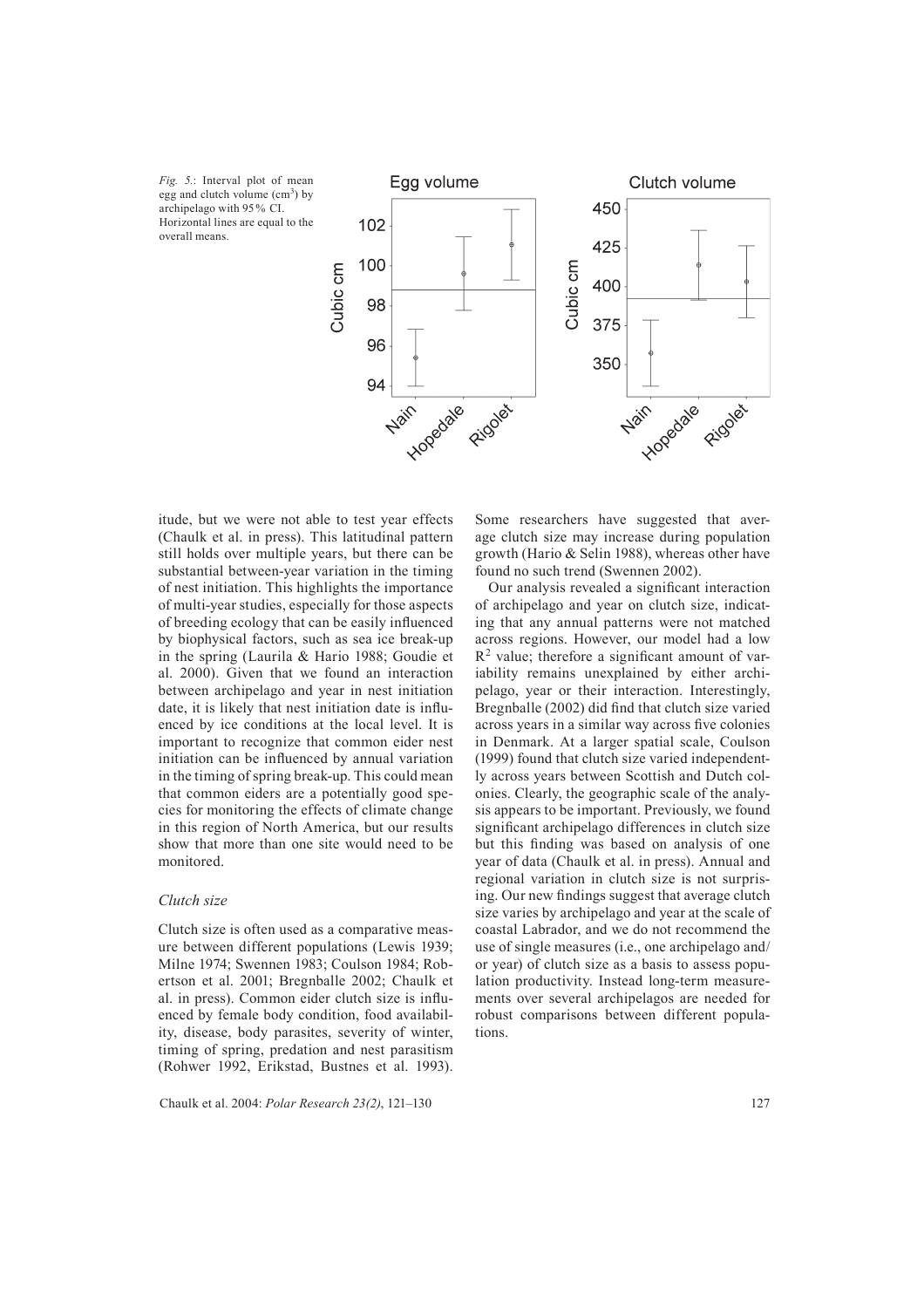### *Egg and clutch volume*

Some studies have shown that annual variation in eider egg volume is limited (Swennen & van der Meer 1992; Robertson 1995; Laurila & Hario 1998; Hanssen et al. 2002). As such, egg volume may hold value as a comparative measure between populations at large geographic scales (Robertson et al. 2001). In 2003, egg volume differed significantly by archipelago, but not by island, whereas clutch volume differed by island but not by archipelago. Clutch volume is largely influenced by clutch size, and likely has limited value as a comparative measure between archipelagos (see above). Our data support the idea that average egg volume has merit to assess population structure at moderate geographic scales (i.e., 100s of km). But with only one year of data and low  $R^2$  values for our egg and clutch volume models additional data are required to assess spatial and temporal interactions.

Using values presented in Goudie et al. (2000) we calculated average egg volumes for two subspecies of common eiders in North America (*borealis* = 96.4 ± 4.4 cm3, range = 93.8 - 102.8; *dresseri*  $= 108.0 \pm 5.5$ , range  $= 100.6 - 115.8$ ). Based on an examination of these values it appears that egg volumes from Nain were most similar to those of *borealis*, while the values for Hopedale and Rigolet were on the high end for *borealis* and on the low end for *dresseri*. This pattern is likely the result of intergradation between *borealis* and *dresseri* in the zone of overlap that is considered to occur in both Hopedale and Rigolet (Mendall 1980; Chaulk et al. in press). Egg volume followed a latitudinal pattern with eiders from Rigolet in the south having the largest egg volumes and eiders from Nain in the north having the smallest.

Finally, we feel the need to comment on our sampling scheme, as the average size of sampled islands was significantly lower than the average size of islands in each archipelago. We actively excluded islands larger than 30 ha from our surveys. We did this for logistical reasons. Large islands require significant effort to search, so instead we focused on smaller islands that could be easily censused by small field crews over restricted time periods. Goudie et al. (2000) reported that common eiders preferred nesting on islands < 75 - 100 ha. Other researchers have used island size thresholds to help identify islands for investigation during eider breeding research (Nakashima & Murray 1988; Robertson & Gilchrist 1998; Merkel 2004) or focused on small islands during breeding surveys (Korschgen 1977; Götmark & Åhlund 1984). It is possible that omitting islands > 30 ha has impacted our results, most likely with respect to our estimates of nest density and percentage of occupied islands. In addition, larger islands might have greater vegetative coverage, and cover has been shown to increase nest success (Choate 1967; Milne 1974; Schmutz et al. 1983), and nest success could in turn impact some of the breeding characteristics that we discuss in this paper. Since we lack data from islands > 30 ha we have no way of knowing the magnitude or direction of these differences. However, our personal observations and discussions with local aboriginal people support the idea that eiders breeding on the mid-Labrador coast rarely use large islands (> 30 ha) for nesting. We recognize that the spatial structuring and the biophysical characteristics of eider breeding islands are important, but these variables are beyond the scope of this paper. We hope to investigate habitat requirements of common eiders breeding in Labrador in future research.

## Conclusions

To summarize our findings, when annual effects were detected, they often interacted with regional effects. Based on the inter-annual and interregional variation, as well as their interactions, long-term surveys over wide geographic regions are needed for comprehensive understanding of population dynamics and responses to environmental changes. Such understanding is needed for sound management decisions. For example, large clutch sizes and early breeding could lead to a liberalization of hunting regulations given the expected large number of young birds in the fall flight. Conversely, reduced clutches and late breeding might be used as rationale to reduce harvest quotas and limit hunting seasons. However, if only one site is assessed, our results suggest that these indicators of breeding conditions would not be representative for an entire breeding range. Finally, egg volume does not appear to vary between islands at small geographic scales (i.e., within an archipelago), but does vary at moderate geographic scales (i.e., 100s of km) and could hold promise as an indicator of population genetic differences (Robertson et al. 2001).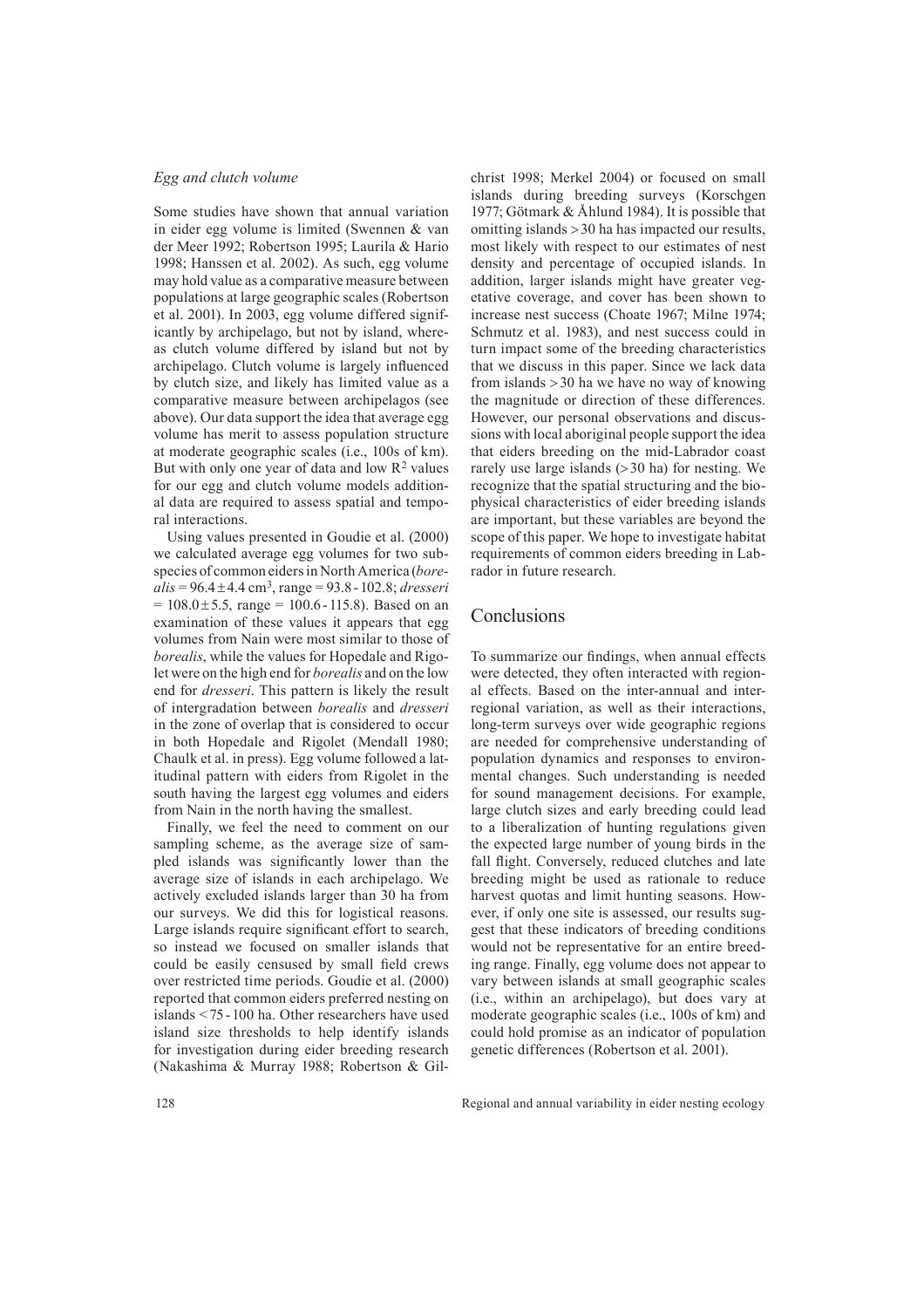*Acknowledgements.*—Special thanks to B. Turner (Canadian Wildlife Service); N. Anderson, K. Dicker, D. Pottle, W. Wolfrey (Fisheries and Oceans Canada); J. Rowell, B. Anderson, W. Hunter, I. Winters, E. Merkuratsuk, D. Wolfrey (Labrador Inuit Association). Special thanks also go to Shawn Broomfield for help in preparing the data for analysis. The Labrador Inuit Association, the Canadian Wildlife Service, the Northern Ecosystem Initiative, the Northern Scientific Training Program, Memorial University of Newfoundland, and INCO provided funding for this study. We also thank A. Mosbech and S. Hanssen for their very helpful comments.

## References

- Abraham, K. F. & Finney, G. H. 1986: Eiders of the eastern Canadian Arctic. In A. Reed (ed.): *Eider ducks in Canada. Can. Wildl. Serv. Rep. Ser. 47*, 55–73.
- Avise, J. C. & Hamrick, J. L. (eds.) 1996: *Conservation Genetics.* London: Chapman & Hall.
- Bregnballe, T. 2002: Clutch size in six Danish common eider *Somateria mollissima* colonies: variation in egg production. In H. Noer & G. Nehls (eds.): *Population processes in the common eider Somateria mollissima. Danish Review of Game Biology 16*. Rønde, Denmark.
- Chapdelaine, G., Dupuis, P. & Reed, A. 1986: Distribution, abundance et fluctuations des populations d'Eider à Duvet dans l'estuaire et le golfe du Saint-Laurent. (Distribution, abundance, and fluctuation of eider populations in the St. Lawrence estuary and gulf). In A. Reed (ed.): *Eider ducks in Canada. Can. Wildl. Serv. Rep. Ser. 47*, 6–11.
- Chaulk, K. G., Robertson, G. J., Montevecchi, W. A. & Ryan, P. C. in press: Aspects of common eider nesting ecology in Labrador. *Arctic.*
- Choate, J. S. 1967: Factors influencing nesting success of eiders in Penobscot Bay, Maine. *J. Wildl. Manage. 31*, 769–777.
- Cooch, F. G. 1986: The numbers of nesting northern eiders on the West Foxe islands, NWT, in 1956 and 1976. In A. Reed (ed.): *Eider ducks in Canada. Can. Wildl. Serv. Rep. Ser. 47*, 114-118.
- Coulson, J. C. 1984: The population dynamics of the eider duck *Somateria mollissima* and evidence of extensive nonbreeding by adult ducks. *Ibis 126*, 525–543.
- Coulson, J. C. 1999: Variation in clutch size of the common eider: a study based on 41 breeding seasons on Coquet Island, Northumberland, England. *Waterbirds 22*, 225–238.
- Erikstad, K. E., Bustnes, J. O. & Moum, T. 1993: Clutch-size determination in precocial birds: a study of the common eider. *Auk 110*, 623–628.
- Erikstad, K. E., Tveraa, T. & Bustnes, J. O. 1998: Signficance of intraclutch egg-size variation in common eider: the role of egg size and quality of ducklings. *J. Avian Biol. 29*, 3–9.
- Falardeau, G., Rail, J.-F., Gilliland, S. & Savard, J.-P. L. 2003: Breeding survey of common eiders along the west coast of Ungava Bay, in summer 2000, and a supplement on other nesting aquatic birds*. Can. Wildl. Serv. Tech. Rep. Ser. No. 405*.
- Götmark, F. & Åhlund, M. 1984: Do field observers attract nest predators and influence nesting success of common eiders. *J. Wildl. Manage. 48*, 381–387.
- Goudie, R. I., Robertson, G. J. & Reed, A. 2000: Common eider (*Somateria mollissima*). *The birds of North America*

Chaulk et al. 2004: *Polar Research 23(2)*, 121–130 129

(A. Poole & F. Gill, eds.) *546.* Philadelphia, The Birds of North America Inc.

- Guild, B. L. 1974: *The breeding biology of the Hudson Bay Eider at La Pérouse Bay, Manitoba*. M.Sc. thesis. Wright State University, Dayton, OH.
- Hanssen, S. A., Folstad, I. & Erikstad, K. E. 2002: Incubation start and egg size in relation to body reserves in the common eider. *Behav. Ecol. Sociobiol. 52*, 282–288.
- Hanssen, S. A., Folstad, I. & Erikstad, K. E. 2003: Reduced immunocompetence and cost of reproduction in common eiders. *Oecologia 136*, 457–464.
- Hario, M. & Selin, K. 1988: Thirty-year trends in an eider population: timing of breeding, clutch size and nest preferences. *Finn. Game Res. 45*, 3–10.
- Hario, M. & Selin, K. 2002: Cohort-specific differences in reproductive output in a declining common eider *Somateria mollissima* population. In H. Noer & G. Nehls (eds.): *Population processes in the common eider Somateria mollissima. Danish Review of Game Biology 16*. Rønde, Denmark.
- Korschgen, C. E. 1977: Breeding stress of female eiders in Maine*. J. Wildl. Manage. 41*, 360–373.
- Lack, D. 1967: The significance of clutch size in waterfowl. *Wildfowl 18*, 125–128.
- Laurila, T. & Hario, M. 1988. Environmental and genetic factors influencing clutch size, egg volume, date of laying and female weight in the common eider *Somateria mollissima*. *Finn. Game Res. 45*, 19–30.
- Lewis, H. F. 1939: Size of sets of eggs of the American eider. *J. Wildl. Manage. 3*, 70–73.
- Lopoukhine, N., Prout, N. A. & Hirvonen, H. E. 1978: *The*  ecological land classification of Labrador: a reconnais*sance. Environment Canada, Series 4.*
- Meades, S. J. 1990: *Natural regions of Newfoundland and Labrador*. St. John's, Newfoundland: Protected Areas Association of Newfoundland and Labrador.
- Mendall, H. L. 1980: Intergradation of eastern North American common eiders. *Can. Field Nat. 94*, 286–292.
- Merkel, F. R. 2004: Evidence of population decline in common eiders breeding in western Greenland. *Arctic 57*, 27–36.
- Milne, H. 1974: Breeding numbers and reproductive rate of eiders at the Sands of Forvie National Nature Reserve, Scotland. *Ibis 116*, 135–154.
- Mohr, C. O. 1947: Table of equivalent populations of North American small mammals. *Am. Midl. Nat. 37*, 223–249.
- Nakashima, D. J. & Murray, D. J. 1988: *The common eider (Somateria mollissima mollissima) of eastern Hudson Bay: a survey of nest colonies and Inuit ecological knowledge. Environ. Stud. Revolv. Funds Rep. 102*.
- Nettleship, D. N. 1980: *Census techniques for seabirds of arctic and eastern Canada. Canadian Wildlife Service Occasional Paper 25.* Ottawa.
- Nettleship, D. N. & Evans, P. G. H. 1985: Distribution and status of Atlantic alcidae. In D. N. Nettleship & T. R. Birkhead (eds.): *The Atlantic Alcidae.* Pp. 53–154 London: Academic Press.
- Robertson, G. J. 1995: Annual variation in common eider egg size: effects of temperature, clutch size, laying date, and laying sequence. *Can. J. Zool. 73*, 1579–1587.
- Robertson, G. J. & Gilchrist, H. G. 1998: Evidence of population declines among common eiders breeding in the Belcher Islands, Northwest Territories. *Arctic 51*, 378–385.
- Robertson, G. J. Reed, A. & Gilchrist, H. G. 2001: Clutch, egg and body size variation among common eiders breeding in Hudson Bay, Canada. *Polar Res. 20*, 85–94.